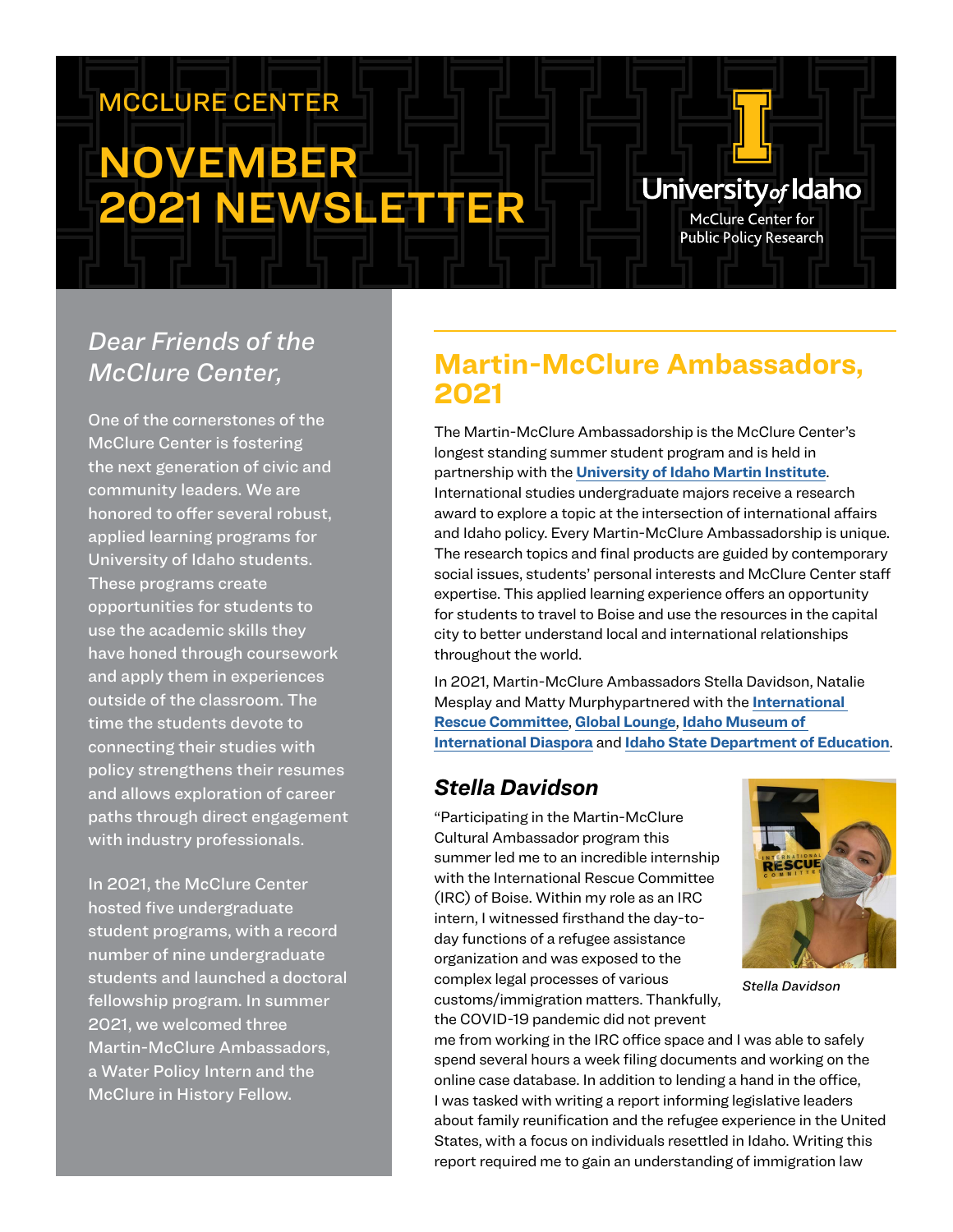and the refugee/asylee resettlement process here in the U.S. Diving into the immigration law universe can be daunting but I was able to find reputable sources to supplement my learning and had support from an IRC attorney whenever I needed clarification."

#### *Natalie Mesplay*

 "My project was focused on the diverse communities present in Boise and Idaho in general. I worked with the nonprofit Global Lounge to collect bios through interviews for many of the amazing artists, performers and dancers that frequently perform in Global Lounge



*Natalie Mesplay*

events. Global Lounge was looking for help to create profiles on some artists; I was able to help fill that gap. I was able to learn so much about people from all over the world that have ended up in the small community of Boise and the surrounding area. This was really valuable for me and I met people with amazing stories and projects, learning a lot about the city I grew up in along the way.

I also was lucky enough to work with a second organization, the Idaho Museum of International Diaspora (IMID). They are an upcoming museum dedicated to preserving and sharing the cultures and stories of diaspora communities here in Idaho and around the world. I was able to fill a gap in research on the Bosnia-Herzegovinian conflict and my writing might be featured in the museum exhibit and in their library when I'm finished!"

#### *Matty Murphy*

"My experience working with the Idaho State Department of Education (ISDE) was two-fold. Firstly, I worked on matters of policy, specifically policy regarding students identified as English language learners—ELs for short. Secondly, I was lucky enough to have several firsthand experiences volunteering in



*Matt Murphy*

school programs that implemented such policy on the local level. Largely, my work for the first portion of my ambassadorship consisted of evaluating a series of so-called "Mini-Manuals," which had been published by the ISDE to communicate to the general public who an English learner is and what the state's responsibilities are to them.

The second portion of my ambassadorship, however, is where I really felt able to push myself. I was surprised at how cosmopolitan English language programs feel in Idaho. Each of the ten or so classrooms I visited felt like a miniature UN, the teacher acting not unlike the Secretary-General as they directed the clamor of students to the task at hand."

### **Water Policy Internship, 2021**

In 2019, the McClure Center, in partnership with the **[Idaho Water Resources Research Institute \(IWRRI\)](https://www.uidaho.edu/research/entities/iwrri)**, launched a summer undergraduate internship that centers on water science and policy in Idaho. This year, Sierra Brantz connected water quality with public policy construction, working with the University of Idaho Rangeland Center and the Idaho Conservation League.

#### *Sierra Brantz*

"This summer I had the opportunity to do a Water Policy Internship with the McClure Center and IWRRI working on aspects of water policy (specifically groundwater quality policy) with the Idaho Conservation League (ICL), as well as water research with the Rinker Rock Creek Ranch. This experience



*Sierra Brantz*

was intentional in the way that it was tailored to my interests of water quality along with public health. It also challenged me to figure out how to explain and promote information from ICL's Groundwater Report and create useful materials on groundwater quality and nitrates in the Fort Hall area."

## **McClure in History Doctoral Fellowship, 2021**

This summer also saw the launch of the McClure in History Doctoral Fellowship. This fellowship is a partnership with the **[University of Idaho Department](https://www.uidaho.edu/class/history)  [of History](https://www.uidaho.edu/class/history)**. This program explores public policy, public service and inflection points in Idaho, U.S. and world history through a public policy lens. The fellowship spans the summer and fall semester and includes five weeks of research (paid) and a required history graduate seminar course. The fellowship culminates in the curation and installation of a new McClure Center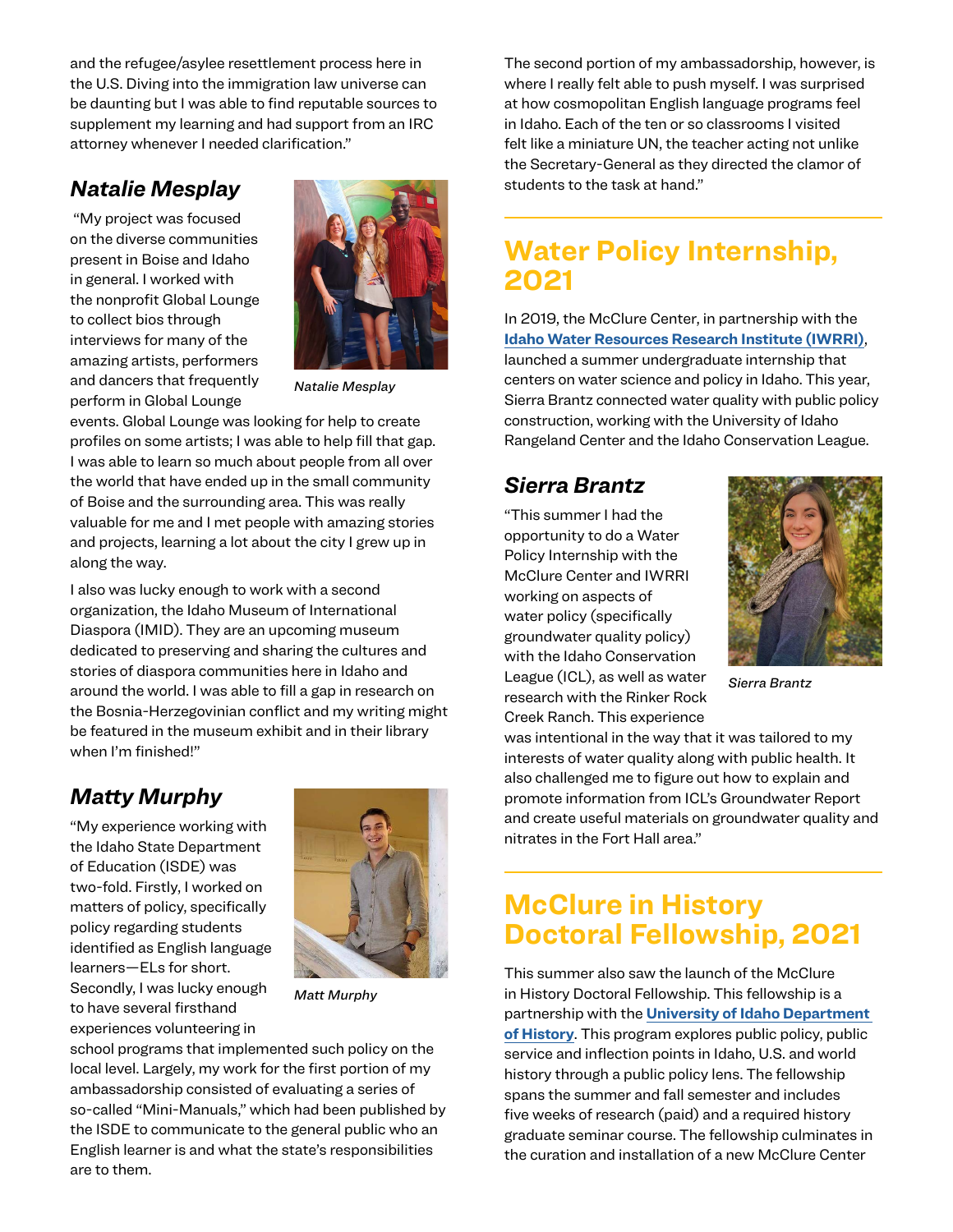Gallery exhibit. Paulette Brook, doctoral candidate in history, was chosen as the inaugural McClure in History Fellow and was able to spend over five weeks this summer in historical archives in Boise and Moscow.

#### *Paulette Brook*

"Through reading the papers of James McClure, I have learned so much about Idaho. McClure was really committed to helping his fellow Idahoans whether they were farmers, ranchers, businessmen, environmentalists, postal workers, miners, etc. I have read letters he received from



*Paulette Brook*

constituents and the responses he wrote. I am amazed by what he was able to accomplish and look forward to having more time to follow-up my fellowship study with additional research about Idaho."

## **McClure Legislative Research Scholars, 2021-2022**

This year we welcomed four McClure Legislative Research Scholars. This program spans the fall and spring semesters.

**Jake Espeland,** a junior from Coeur d'Alene studying political science, is assessing the state of Idaho's Indigent Defense System. He hopes that "by examining the funding, capacity and outcomes of Idaho's many public defense offices, we can ensure Idaho not only meets constitutional compliance



*Jake Espeland*

standards, but also maximizes institutional efficiency to improve outcomes."

**Katelyn Hettinga,** from Kuna, is a junior double majoring in political science and agricultural economics. She is researching the history of initiatives and referenda in the state of Idaho. "I chose to research this topic because the electorate's power to enact or reject laws is enshrined in our



*Katelyn Hettinga*

state constitution. Citizen-led movements to change the law are the foundation of democracy in our state government."

**Sara Murphy,** a chemical engineering senior from Boise, is researching local and state government authority to create water policy and the innovative ways in which localities are tackling water-related issues. "Water is critical to Idaho from our recreation to our economy and I am intrigued to discover how water policy is established in Idaho."



*Sara Murphy*

**Hart Parr Dal Pra** grew up in

Coeur d'Alene Idaho. He will be graduating this spring (2022) and then plans on attending Law school. "My topic is the legal structure around divorce and custody matters in Idaho, with emphasis on the holes that allow abuse to occur. This issue impacts an unseen minority of



*Hart Parr Dal Pra*

single parents that seem to not be able to find their voice."

### **Faculty Partner Highlight: Markie McBrayer, Ph.D.**

Our student programs are successful because of our faculty partners. The McClure Legislative Research Scholars are led by their faculty advisor, assistant professor of political science **[Markie McBrayer, Ph.D.](https://www.uidaho.edu/class/politics-and-philosophy/our-people/markie-mcbrayer)**

Markie McBrayer, Ph.D. is an assistant professor in the **[Department of Politics and](https://www.uidaho.edu/class/politics-and-philosophy)** 



*Markie McBrayer*

**[Philosophy](https://www.uidaho.edu/class/politics-and-philosophy)** where she teaches research methods, American politics and American policy classes. Before academia, Professor McBrayer was an urban planner in the Boston area where she received her master's degree. Wanting to hone her methodological skills, she returned to graduate school and received her Ph.D. in political science from the University of Houston, with a focus on American politics, policy and statistics. Most of her published research centers on political institutions, representation and social inequality in the American context, particularly at the local level.